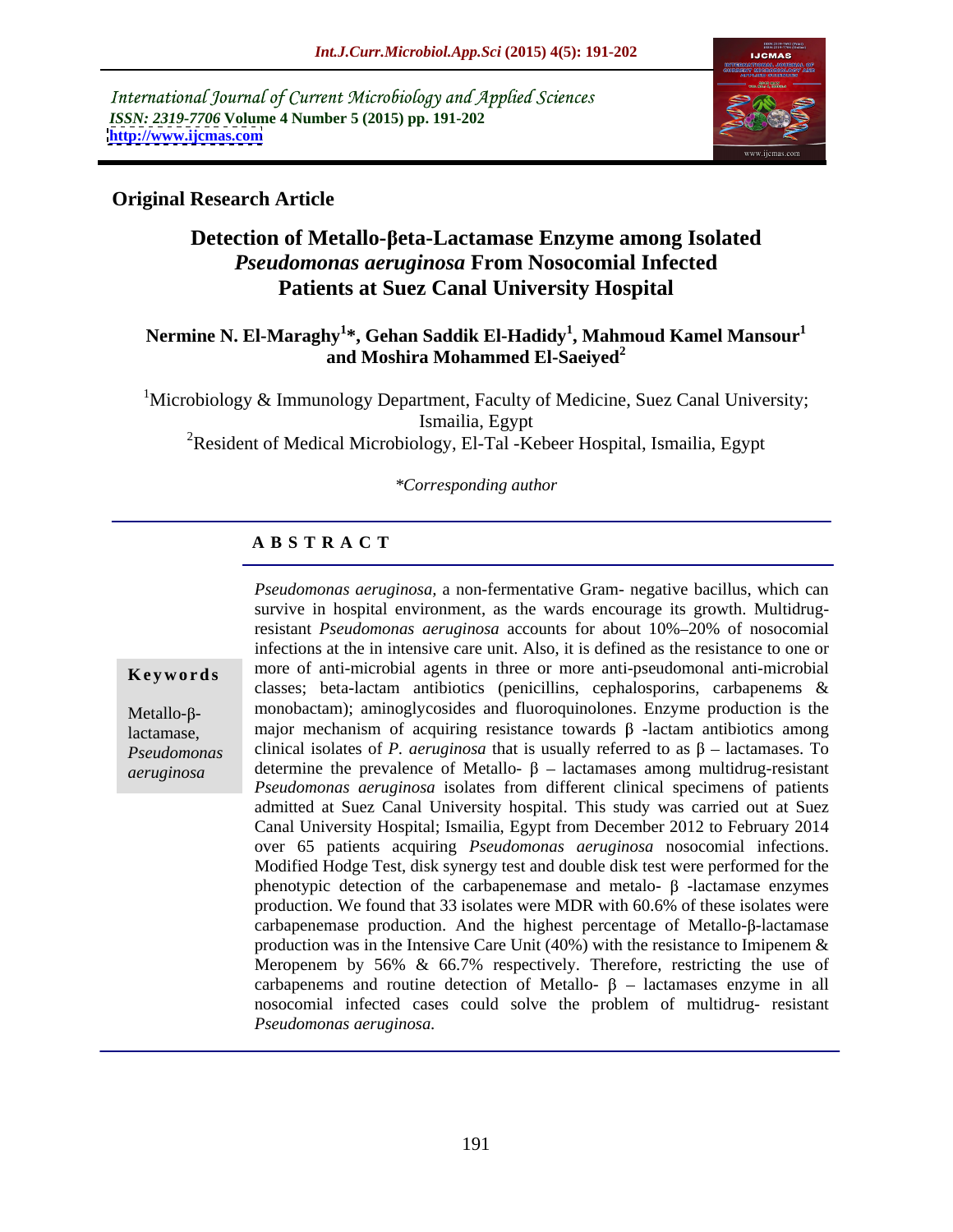*Pseudomonas aeruginosa (P. aeruginosa*), a non-fermentative Gram- negative bacillus that can survive in hospital environment; as the wards encourage its growth (Akova *et al.,* 2012). infections at the intensive care unit (ICU) as bacteremia, sepsis, pneumonia of cystic fibrotic lung, urinary tract infections (UTI), burn and wound infection are the causes (Carmeli *et al.,*

Multidrug-resistant (MDR) *P. aeruginosa* is the resistance to one or more of anti-microbial agents in three or more anti-pseudomonal anti microbial classes; beta-lactam antibiotics resistant results or the combination of the contractor of the contractor of the contractor of the contractor of the contractor of the contractor of the contractor of the contracto (penicillins, cephalosporins, carbapenems and monobactam); aminoglycosides and fluoroquinolones (Murray *et al.,* 2010).

Multidrug-resistant *P. aeruginosa* is a major have the ability to hydrolyze peniculins, <br>problem due to genetic resistant inherence to cephalosporins, monobactams, and problem due to genetic resistant inherence to different drug classes with an increasing in the ability of acquiring resistance to all effective antimicrobial drugs due to the enzymatic and mutational mechanisms (Gad *et al.,* 2007).

Because of the low permeability of *P. aeruginosa* outer membrane, the constitutive expression of various efflux pumps with wide substrate specificity [5], the naturally occurring chromosomal AmpC-  $\beta$  -lactamase also known<br>as centrallo- $\beta$ -lactamases it provide resistance to be active metallo- $\beta$ -lactamases) and VIM (Verona as cephalosporinase, it provide resistance to beta lactam antibiotics (Livermore, 2000).

Enzyme production is the major mechanism of acquiring resistance towards  $\beta$  -lactam So far, in Egypt, a study was conducted by Gad antibiotics among clinical isolates of *P. aeruginosa* that is usually referred to as  $\beta$  – lactamases and that act by destroying the amide<br>hand of the  $\beta$  lactam ring, so that why the  $\beta$  15.6% (Gad *et al.*, 2007). bond of the  $\beta$ -lactam ring, so that why the destroyed products lack of antibacterial activity and become ineffective (Nordmann and Pand,

Carbapenem antibiotics were originally obtained<br>
Carbapenem antibiotics were originally derived<br>
Conservation and MDR P, aeruginosa isolates from different from thienamycin that is a naturally derived product of Streptomyces (very similar to the penicillins), but the sulfur atom has been

**Introduction replaced with a carbon atom on position number** one, and the unsaturation happened, hence the name of the carbapenems (Tomás *et al.,* 2010).

It accounts for about 10% -20% of nosocomial that acts as one of the last resort antibiotics used 2002). nightmare scenario start to appear due to Carbapenems are a class of  $\beta$ -lactam antibiotics with a broad spectrum of antibacterial activity that acts as one of the last resort antibiotics used for the treatment of *P. aeruginosa.* But, recently the production of carbapenemase enzyme raised an alarm over the spread of drug resistance among clinical isolates of *P. aeruginosa*. A worldwide spread of the genetic resistance to carbapenem, in spite of lack of antibiotics used to combat bacteria resistant to carbapenems due to their structure that renders them highly resistant to most  $\beta$ -lactamases (Nordmann *et al.,* 2012).

> Moreover, carbapenemases are group of extended spectrum beta-lactamase (ESBLs) that have the ability to hydrolyze penicillins, cephalosporins, monobactams, and carbapenems. Carbapenemases are members of the molecular class A, B, and D  $\beta$ -lactamases. Class A and D enzymes have a serine-based hydrolytic mechanism, while class B enzymes are metallo- $\beta$ -lactamases (MBLs) that contain zinc at the active site (Murphy *et al.,* 2003).

Several literature announced the increase prevalence of carbapenem resistance mediated by acquiring MBLs including, IMP (Imipeneme active metallo- $\beta$ -lactamases) and VIM (Verona Integron  $-$ encoding Metallo  $\beta$  lactamase) but VIM is reported worldwide (Rossolini, 2005).

and his colleagues at Menoufia University Hospital, they found that MDR *P. aeruginosa* isolates were 52% and ESBLS producers were 45.6% (Gad *et al.,* 2007).

2002). concerning the distribution of MBLs producing However, little information is available isolates in our country, so we aimed in this study to determine the prevalence of MBLs among MDR *P. aeruginosa* isolates from different clinical specimens of patients admitted at Suez Canal University hospital.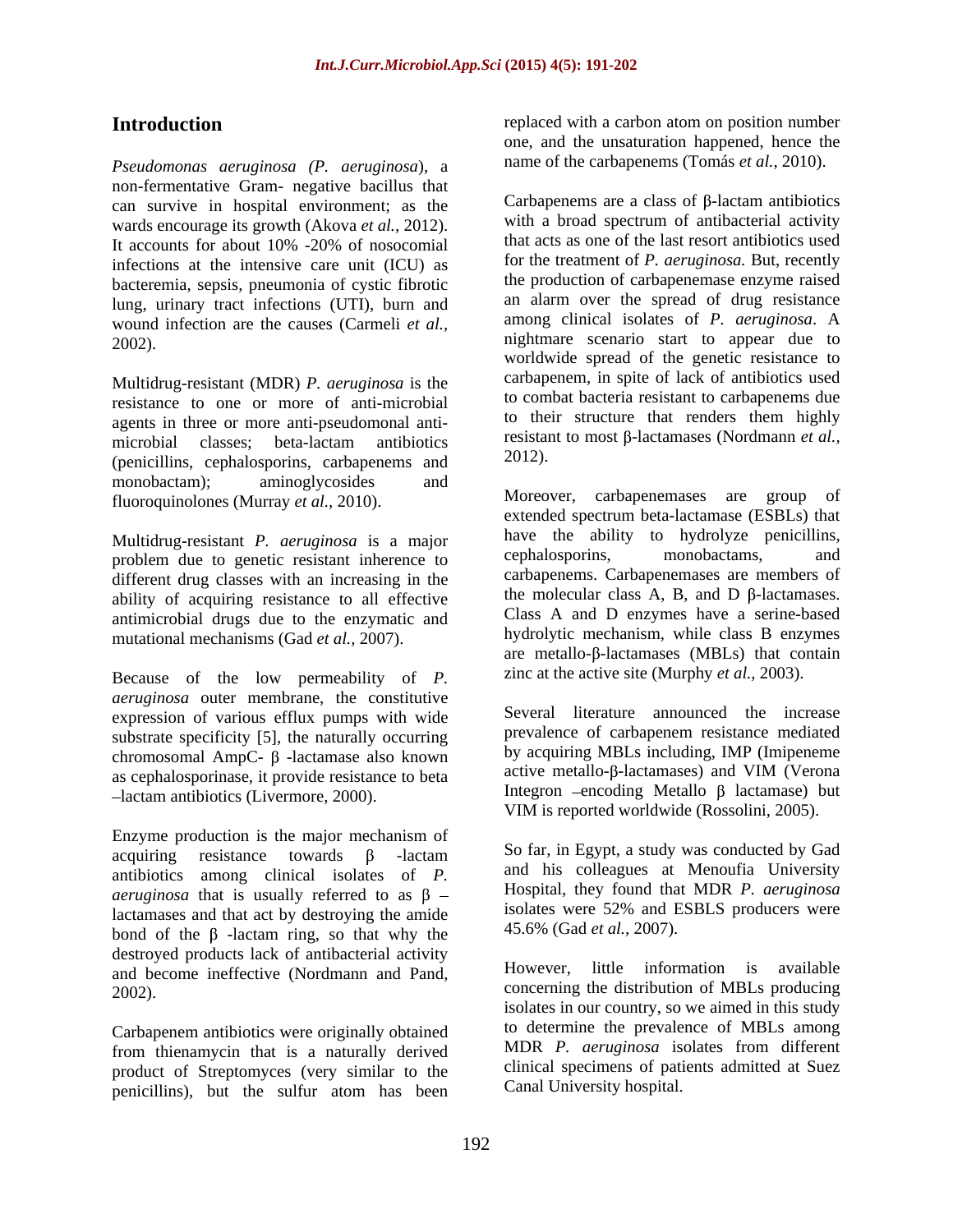### **Patients**

This study is a cross-sectional descriptive study, one anti-microbial agent in three or more anti carried out at SCU (Suez Canal University) pseudomonal anti-microbial classes (Murray *et*  Hospital in Ismailia during the period from  $al$ , 2010). December 2012 to February 2014 over 65 patients acquiring infections 48 hours after their and the phenotypic detection of the admission regardless their age or sex after symptoms of infection before 48 hours after admission and those receiving antibiotics 48 hours prior to the collection of specimens. MHT is characterized by the cloverleaf-like

blue-green after 24 48 hours incubation, with diffusion of the pigment into the medium with positive and negative QC (Quality control)<br>strains" *P. aeruginosa* 27853" &" *Escherichia* strains" *P. aeruginosa* 27853" &*" Escherichia* (DDST-IPM) was considered positive if there *coli* 25922" respectively were used (Isenberg was a zone of inhibition between imipenem and and Garcia, 2004) and oxidase and catalase tests were performed.

Then, *P. aeruginosa* isolates were tested for (CLSI, 2012). **In the contract of the contract of the contract of the contract of the contract of the contract of the contract of the contract of the contract of the contract of the contract of the contract of the contract** 

In order to define MDR *P. aeruginosa* the showed the sensitivity profile of the specimens following antibiotics were used different for the tested antibiotics. Thirty -three isolates antibiotics. For  $\beta$  lactam antibiotics: out of the 65 specimens were MDR as shown in Aminopenicillins: "ampicillin10 µg" Urido table 2. penicillins: "Piperacillin  $100 \mu$ g", Pipracilline-Tazobactame100/10 µg", Carboxy penicillins: According to MHT, 53.8% of the isolated P. "Ticarcillin 75 µg", Ticarcilline-clavulanic acid aeruginosa were carbapenemase enzyme 75/10  $\mu$ g, Cephalosporines: "Cefpiem 30  $\mu$ g", producer, with MDR strains in 60.6% of enzyme Monobactams: "Azetronam 30 µg" and production as presented in table 3. Carbapenems: "Merobenem 10 µg" & Imipenem 10 g (Oxoid, England). For Aminoglycosides: Figure 3 showed the frequency distribution of *P.* 

**Patients and Methods** and for Fluoroquinolones: Ciprofloxcacin 5µg (Oxoid, England) was used,

> MDR *P. aeruginosa* was detected as resistant to *al.,* 2010).

obtaining written consents from all patients. The enzymes were done by using Modified Hodge<br>With an exclusion of patients having signs or Test (MHT) and disk synergy test and double For the phenotypic detection of the  $carbapenemase$  and metalo-  $\beta$  -lactamase enzymes were done by using Modified Hodge Test (MHT) and disk synergy test and double disk test respectively.

**Methods** ATCC 25922) (Lee *et al.,* 2003). indentation after using indicator strain (*E.coli*

Various clinical specimens (Urine, sputum, For Imipenem- EDTA Combination disk blood and pus) were collected under aseptic synergy test (CDT-IPM) was considered positive conditions and inoculated onto Pseudomonas when the growth-inhibitory zone diameter Isolation Agar Medium (selective media for *P.*  around the Imipenem disc with EDTA increase *aeruginosa*) that appeared as greenish colonies 7 mm compared with the growth-inhibitory after 18 hours of incubation and turned blue to zone diameter around the disc containing Imipenem alone.

> And Imipenem-EDTA Double disk synergy test EDTA disk (Yang and Livermore, 1990).

## **Result and Discussion**

antibiotic susceptibility pattern by using disc The study was conducted at SCU hospital on diffusion method of Kirby Bauer according to 210 admitted patients. *P. aeruginosa* were the Clinical and Laboratory Standard Institute isolated from the oncology department and from pus specimen with 32.3% and 36.9% respectively as shown figure 1 & 2. Table 1 table 2.

> According to MHT, 53.8% of the isolated *P. aeruginosa* were carbapenemase production as presented in table 3.

Gentamicin 10 μg (Oxoid, England) was used *aeruginosa* isolates according to the Metallo-β-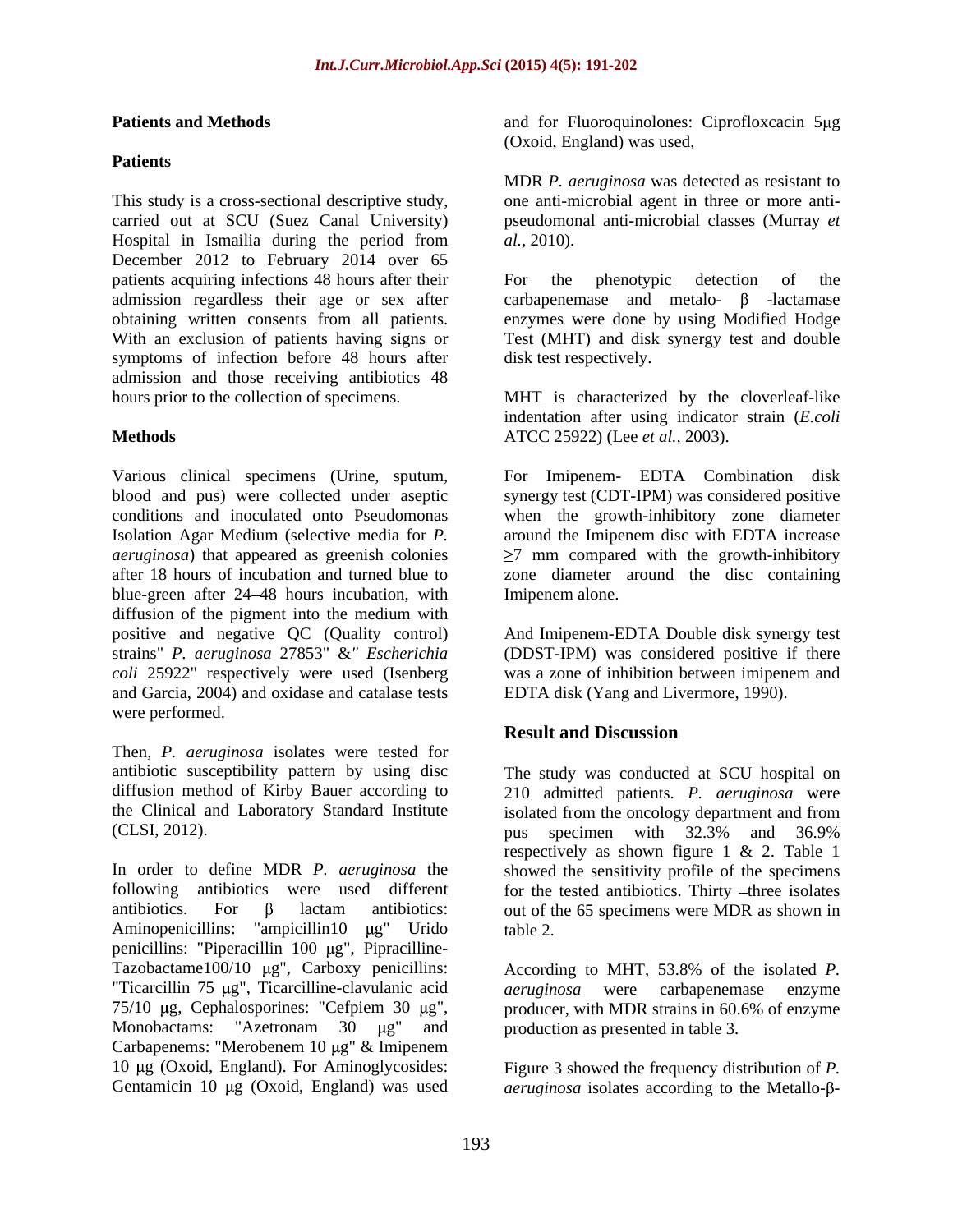lactamase enzyme production by using resistant to carbapenem with 18.5% and 38.5% DDST&CDT.

Figure 4 showed that among the 33 MDR *P.*  reported by Zafer where *P. aeruginosa* strains *aeruginosa* patients, 60.6% of resistance caused were isolated from Kasr El-Aini Hospital and by carbapenemase enzyme was detected by National Cancer Institute, Cairo University MHT  $\&$  Metallo- $\beta$ -lactamase test was hospitals, and Mahmoud and his collegues

Table 4 showed the relationship between the Metallo- $\beta$ -lactamase production and the Carbapenem resistance become a major problem & 66.7% respectively as well as different types

Finally, table 5 showed that the highest percentage of Metallo- $\beta$ -lactamase enzyme production was present in the ICU (40%),with

MDR resistant gram-negative bacilli have been increasingly reported globally as a major cause of nosocomial infections(Garau *et al.,*2004). *Pseudomonas aeruginosa* is one of the most gram-negative bacilli causing nosocomial infections. The problem arise from the genetic inherently resistant to many drug classes and the ability in acquiring the resistance to all effective  $\frac{1}{2}$  resistance antimicrobial drugs. Nowadays MDR *p al.*, 2013). antimicrobial drugs. Nowadays, MDR *P. aeruginosa* is emerged in Egypt at several<br> **Among** thirty three European countries

This study conducted over 210 patients with different nosocomial infection. *P. aeruginosa* Suez Canal University hospital.

In comparison to Mahmoud and his colleagues MDR *P. aeruginosa* phenotype is defined as and Gad and his colleagues, the former detected resistant to one anti-microbial agent in three or that *P. aeruginosa* strains were responsible for 19% of nosocomial infections in El Menoufia (carbapenems, fluoroquinolones, penicillins, University Hospital, while the later detected it cephalosporins and aminoglycosides) (Murray *et* was responsible for 18% of nosocomial al., 2010). infections in three hospitals in El Minia, Egypt. The present study is higher than these two due to This study reported that 50.8% of the specimens difference in sample size and the prevalence of the other types of infection included in these Gad and Mahmoud who reported that MDR *P.*  researches. The contract of the contract of the contract of the contract of the contract of the contract of the contract of the contract of the contract of the contract of the contract of the contract of the contract of th

70%detected by CDST. showed that 33.3% of the isolated *P. aeruginosa* resistant to carbapenem with 18.5% and 38.5% resistance to meropenem and imipenem respectively. In Egypt nearer results were strains were resistant to imipenem.

resistance to Imipenem & Meropenem by 56% facing the world and requires prefect of antibiotics as presented in figure 5. cases of resistance and MDR bacteria. This rate (35.3%) in blood specimen. leading to a selective pressure on certain types facing the world and requires prefect surveillance system for the detection of new of carbapenem resistance reflects great limiting the treatment options in our country. This can be explained by the increase in the consumption of different antimicrobial agents in the last decade antibiotics used to treat *P. aeruginosa* and consequently the bacteria modified the resistant mechanisms. This high rate of resistance was recorded all over the world.

> In the Middle East, imipenem resistant *P. aeruginosa* was recorded in Saudi Arabia with resistance rate of 38.57% in 2011 (Mahmoud *et al.,* 2013).

hospitals. Among thirty three European countries strains were isolated with 30% and they were were more than 25% among P. *aeruginosa* responsible for the nosocomial infections in isolates; with the highest rate reported from Among thirty three European countries participating in the European Antimicrobial Resistance Surveillance System in 2007, six countries reported carbapenem resistance rates were more than 25% among *P. aeruginosa* Greece (51%) (Souli *et al.,* 2008).

> more anti-pseudomonal anti-microbial classes *al.,* 2010).

Concerning the antibiotic resistance, most of countries was completely different, as in Iran, isolated *P. aeruginosa* strains in this study were Zahra reported that MDR *P. aeruginosa* was This study reported that 50.8% of the specimens were MDR. Our results are in convenient with *aeruginosa* were 52% of all isolated nosocomial infection specimens. The situation in other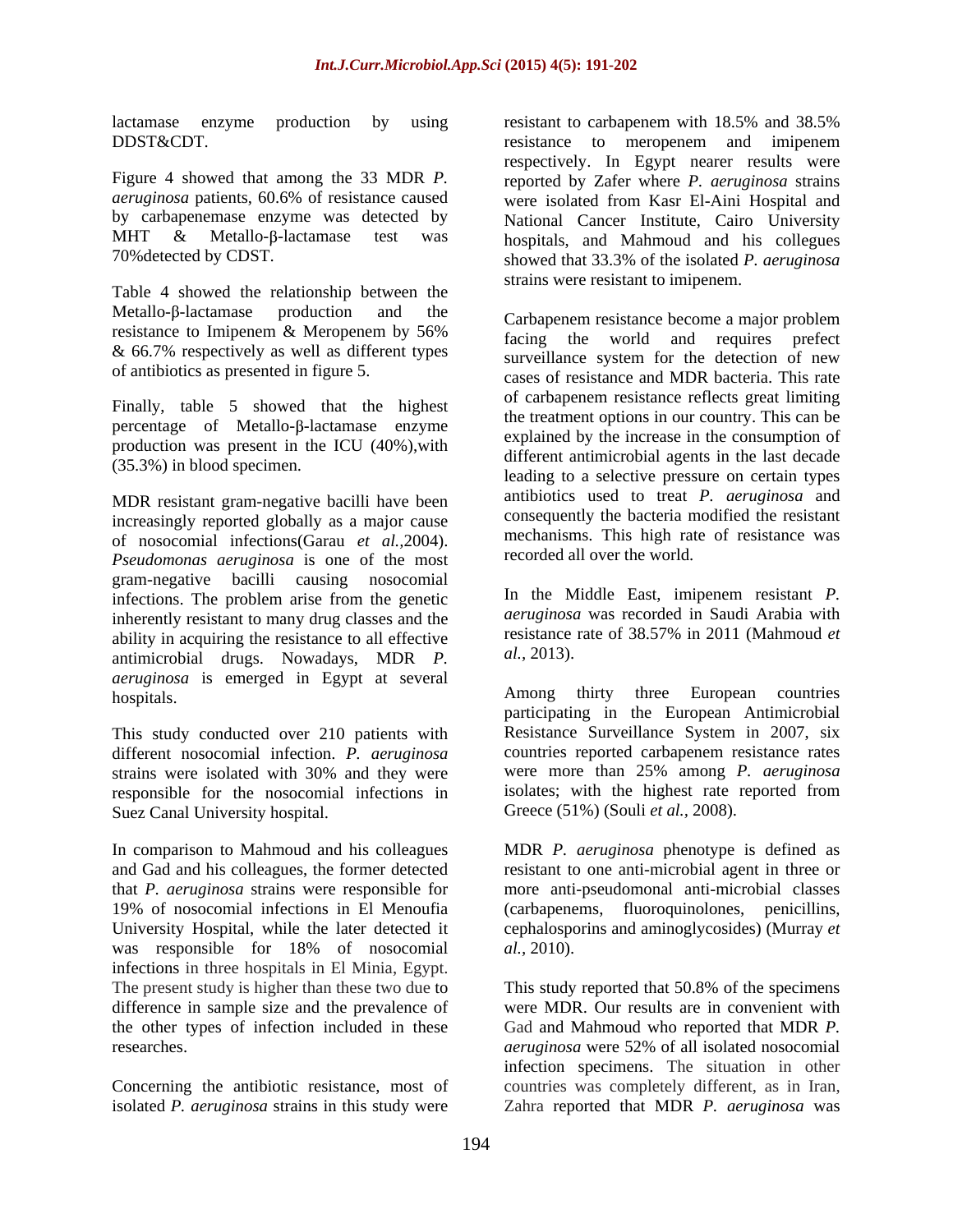In America, the prevalence rates were close to the difference in geographical regions, 15% in 2001 and 2002 (Liakopoulos, 2013). difference in kind of infections, the enormous

According to the previous results there was therapy regimens in the selective hospital in this increase in the prevalence of MDR *P. aeruginosa* in Africa and Asia rather than Europe and America where their prevalence rate In our study, we used (DDST) and (CDST) on is increasing, this might be due to perfect one plate to increase the accuracy of the test. surveillance system and regular recording the And the MBL enzyme was detected in 30.7% by early cases of MDR *P. aeruginosa* in these developing countries that enable them to attack

Our research detected that 60.6% of MDR Singh reported that EDTA containing CDST and strains were carbapenemase enzyme producer, DDST had the same sensitivity and specificity until now no recommended test by CLSI for detection of carbapenemase enzyme in *P.*  and DDST are equal in sensitivity and *aeruginosa* but many studies reported that Re- specificity. But in contrast, Yalda in Malaysia Modified Hodge Test was the best test for reported that sensitivity of the both tests were detection of carbapenemase enzyme in *P.*  equal with higher specificity of DDST (96.6%) *aeruginosa* (Lee, 2003). Our results were higher than Liakopoulos who reported that carbapenemase produced in 28% of isolated This difference of sensitivity and specificity of MDR *P. aeruginosa* in Greece, this change in CDST and DDST in different studies require the results might be due to change in the sample several researches to standardize the phenotypic size and the types of the specimens. method recommended for the detection of MBL

Our study detected that MBL produced in 36.9%<br>of all isolated *P. aeruginosa*, that didn't match

different percentage by Khakhkhar where MBL produced in 20.8%, 46.6%, 11.11% of isolated *P. aeruginosa* respectively. In Iran, higher produced in 80% of isolated *P. aeruginosa*. This these areas. respiratory secretion. While, Shashikala reported

30%. In Turkey, Unan, it was 60%. In Europe, a Our results matched with El-Kholy in Egypt and study conducted over a 10years from1990 to Noyal in Indian**,** who reported that MBLs was a 1999 the hospital prevalence of MDR *P.*  major type of carbapenemase enzyme in the *P. aeruginosa* increased from 8% to 17% and this result increased to 20.1% by 2010 (Tam, 2010). differences in the reported values might be due difference in kind of infections, the enormous *aeruginosa* strians but in lower rate 50%.The to the difference in geographical regions,<br>difference in kind of infections, the enormous usage of antibiotics, or difference in antibiotic study than those in other studies.

the problem. CDT was much accurate test for detection of And the MBL enzyme was detected in 30.7% by DDST and 36.9% by CDST from all the isolated *P. aeruginosa* strains. El-Kholy revealed that MBL in *P. aeruginosa* as well as Yan. In India, Singh reported that EDTA containing CDST and by 100%. In Brazil, Franco detected that CDST than the specificity of CDST (43.1%).

producers with standardizing all factors of study.

of all isolated *P. aeruginosa*, that didn't match In our study, we detected that highest percentage with Zafer who detected that MBL-produced of MBL production was presented in the ICU only at 27%of isolated *P. aeruginosa* strains. (40%), the oncology department (38.1%), However higher results were reported by several surgery ward, and the burn unit (27.3%) for authors (El-Kholy *et al.,* 2005; Franklin *et al.,* both, the urology ward (20%) and lastly the 2009) who reported that MBLs enzyme was neonatal ICU (14.3%). In contrast to Mehul who produced in (62%), (50%) and (53.4%) of reported highest percentage of MBL in surgical isolated *P. aeruginosa* strains respectively. ward was 75% followed by medical ward patient In India MBL production were detected in of results might be due to change of types of suffering from pleural effusion. This difference infection included in the researches.

results were reported by Masoumeh that MBL from blood specimens 35.3% followed by pus could be explained according to their antibiotics detected that MBL enzyme producing isolates profile and infection control policies used in were high in pus followed by urine and Our study, reported that MBL detected mostly specimens 33.3%. In contrast to Khakhkhar who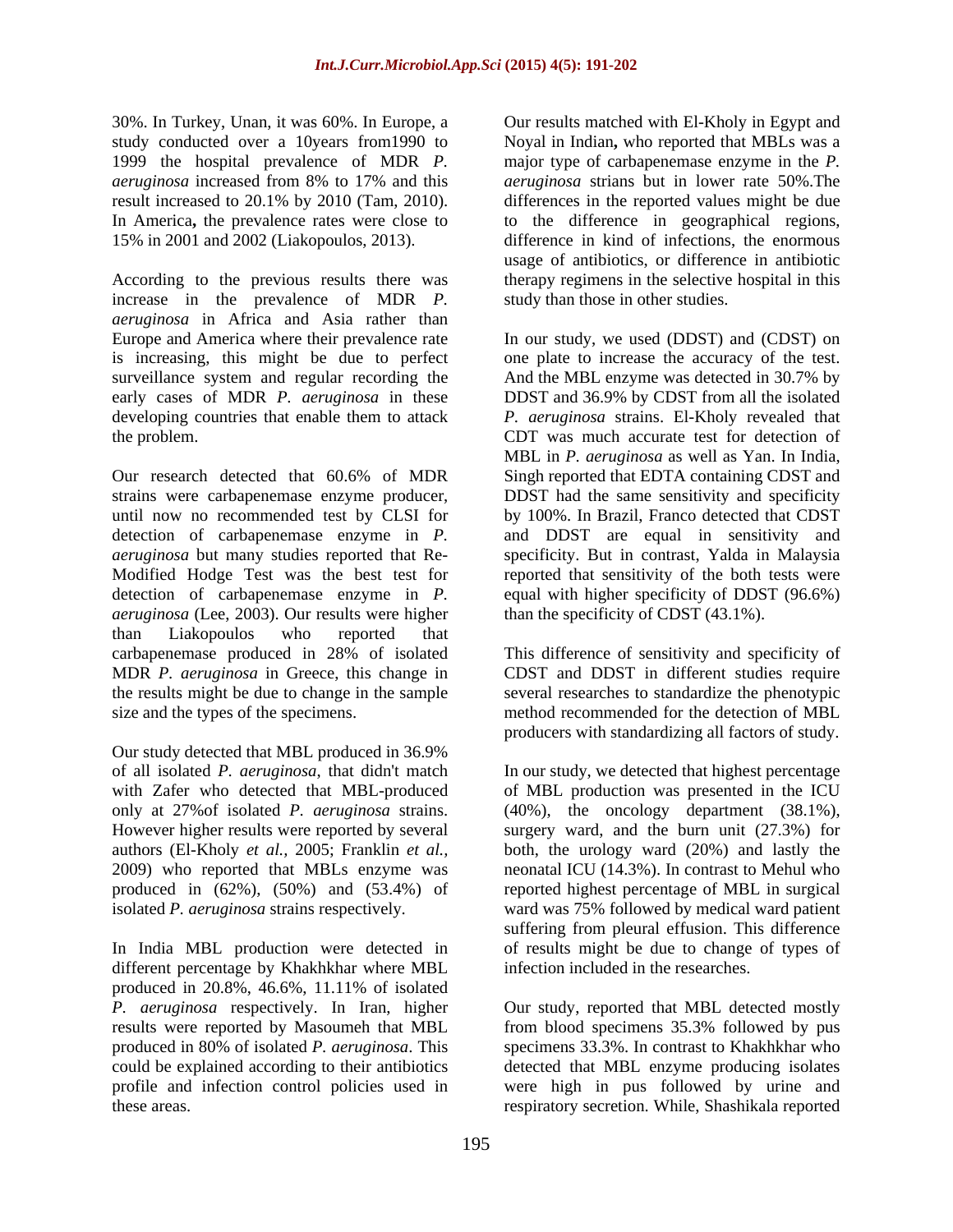difference might be due to the small representing

Among the MBL positive *P. aeruginosa* strains, etrapenem and doripenem which were not used Aztreonam was the most active drug, but instead and resistance might be detected in these cases of MBL enzyme has no effect on monobactam (aztreonam) 17.9% of the MBL-producing isolates were not susceptible to aztreonam, Therefore, the reliable detection of the MBL suggesting a possible association with other producing strains is essential for the optimal resistance mechanisms or enzymes. Our results treatment of infected patients and to control the match with Murray in Brazil, Golshani in Iran and Zafer in Egypt, who demonstrated that a

decreased outer membrane permeability, or a nosocomial infected cases e production of *Ampc* enzymes. Our results did resistant to carbanenems. production of *Ampc* enzymes. Our results did not match with Murray in Brazil where MBL *aeruginosa,* and Aghamiri who detected that decrease the spread of MBL producing isolates. 70% of imipenem-resistant *P. aeruginosa* were MBLs producers. Lower result reported by **Recommendations** FranclinIn USA who detected that 30% of MBL carrying isolates, were found to be susceptible to From the previous results, in case of MBL imipenem and 3.9% of MBL MBL-carrying producing MDR *P. aeruginosa*, we recommend

might be a hidden MBL among isolated strains which cannot be diagnosed by phenotypic tests.

that 20.7% MBL producing *P. aeruginosa* leading to the dissemination of these MBL genes isolates were from respiratory specimen. This in the hospital silently among patients even number of respiratory specimens involved in our carriers for MBL genes in future. Other causes study and this might had underestimated the are due to the fact that in this study, Meropenem frequency of such isolated in their respiratory and Imipenem were selected to be tested against specimens. isolated bacteria as an example of carbapenem within normal health workers whom act as agent, but there were other generations such as of MBL positive strains.

nosocomial spread of resistance.

large proportion of MBL genes are associated MBL producing MDR *P. aeruginosa* represent a with one or more aminoglycoside or beta-lactam **prevalent** problem in SCU Hospital. The resistant genes, partially explaining MDR cases. unjustified use of carbapenems can be In relation to carbapeneme resistance, MBL Multidrug resistance, difficulty in detection and produced only in 66.7% and 56% of resistant cases to meropenem and imipenem respectively major problems encountered with MBL. and the remaining cases of resistance were Therefore, restricting the use of carbapenems caused by other causes such as efflux systems, and routine detection of MBL enzyme in all produced in 30.4% of imipenem-resistant *P.*  are the most effective means of controlling and considered as a major cause of such problem. treatment and increase mortality represent the nosocomial infected cases especially those resistant to carbapenems, along with implementation of infection control measures,

## **Recommendations**

isolates were from Meropenem sensitive strains. a combinational treatment of carbapenems and The presence of MBL among Meropenem and Lastly, CDT could be used as gold standard for Imipenem sensitive strains indicates that there detecting MBL producing MDR *P. aeruginosa* aminoglycosides and or fluoroquinalones. but further researches are still in need for the approval of this result.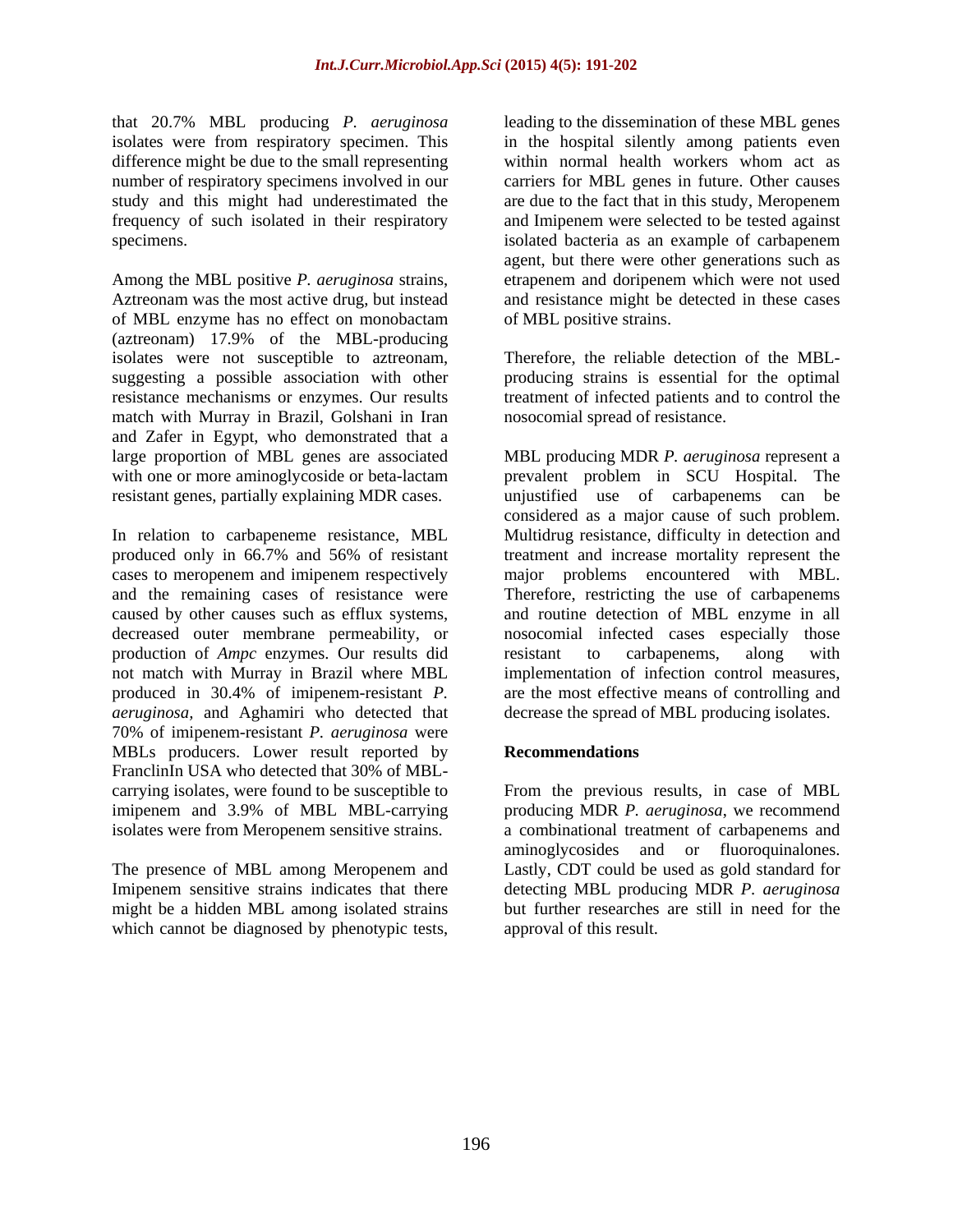| <b>Variable</b>                                   | Sensitive      |                | Resistant |                 |
|---------------------------------------------------|----------------|----------------|-----------|-----------------|
|                                                   |                |                | ______    |                 |
| Ampicillin                                        |                |                |           | $100\%$         |
| Pipracillin                                       |                | 40.20          |           | 93.8%<br>47.701 |
| Ciprofloxacin<br>  Cifepime                       |                | 49.2%<br>30.8% |           | 41.19<br>63.1%  |
| <b>Aztronam</b>                                   |                | 47.7%          |           | 43.1%           |
| $\sim$ $-$<br><b>Gentamicin</b>                   | 14.            | 69.2%          |           | 30.8%           |
| Meropenem                                         |                | 63.1%          |           | 18.5%           |
| $\frac{3}{2}$ Imipenem                            |                | 44.6%          |           | 38.5%           |
| $\vert$ Pipracillin-<br>$\mathbf{a}$   tazobactam |                | 30.7%          |           | 35.3%           |
| Ticarcillin-clavulanic<br>l acio                  | $\parallel$ 10 | $15.3\%$ 33    |           | 50.7%           |

**Table.1** Frequency distribution of the studied patients infected with *P. aeruginosa* causing nosocomial infection according to the antibiotic sensitivity of the specimens (N=65)

**Table.2** Frequency distribution of the studied patients infected with *P. aeruginosa* causing nosocomial infection according to the presence of multi-drug resistance among the specimens  $(N=65)$ 

| Variable                       | Number | Percentage                                                       |
|--------------------------------|--------|------------------------------------------------------------------|
| <u>  Present</u><br><b>MDR</b> |        | 1150.8%                                                          |
| Absent                         |        | $\mathbf{1}$ $\mathbf{1}$ $\mathbf{1}$ $\mathbf{2}$ $\mathbf{2}$ |

**Table.3** Frequency distribution of the studied patients according to the presence of carbapenemase enzyme production among *P. aeruginosa* which were detected according to Modified Hodge Test (N=65)

| Variable                                                                                                                        |        | Positive<br><sup>1</sup> Carbapenemase<br>production          |  | <b>Negative</b><br><b>Carbapenemase</b><br><u>production</u> |  |
|---------------------------------------------------------------------------------------------------------------------------------|--------|---------------------------------------------------------------|--|--------------------------------------------------------------|--|
|                                                                                                                                 |        |                                                               |  |                                                              |  |
| $\left\vert \begin{matrix} \text{Total} & \text{Isolated} & P. \\ \text{aeruginosa (n=65)}^{(*)} & \end{matrix} \right\vert$ 35 |        | $\begin{vmatrix} 53.8\% &   \end{vmatrix}$ 30                 |  | 46.2%                                                        |  |
| <b>MDR</b><br>strains<br>$(n=33)^{(*)}$                                                                                         | $\Box$ | $\begin{array}{ l c c c c } \hline 60.6\% & & 13 \end{array}$ |  | 39.4%                                                        |  |

(\*) P-value<0.01, statistically significant.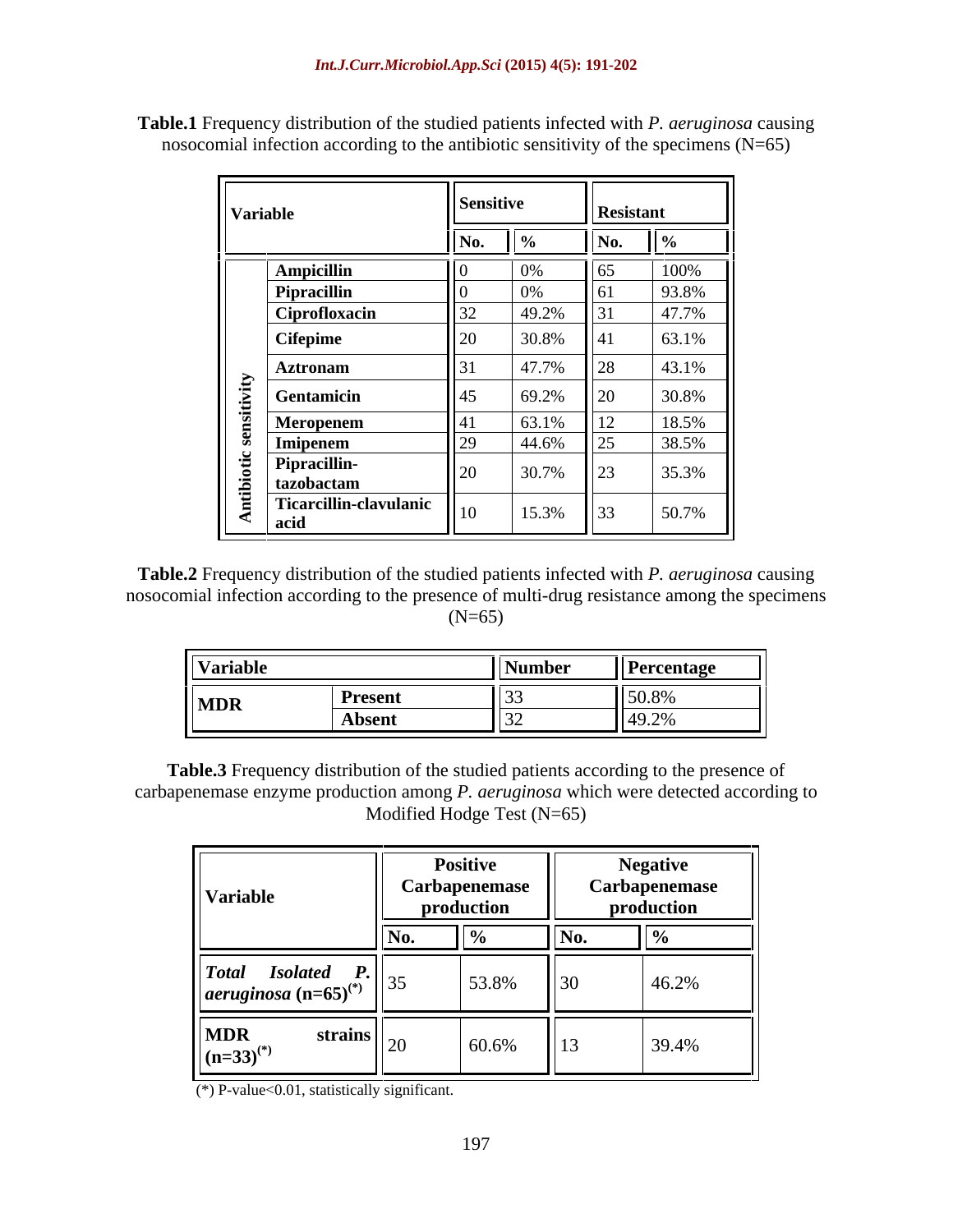**Table.4** Frequency distribution of the studied patients infected with *P. aeruginosa* causing nosocomial infection according to the relationship between Metallo- $\beta$ -lactamase enzyme production detected by CDST and the resistance to Imipenem  $\&$  Meropenem (N=65)

|                                                                             |                                 |            | $Metallo-\beta-lactamase$ |  |
|-----------------------------------------------------------------------------|---------------------------------|------------|---------------------------|--|
| Variable                                                                    |                                 | production |                           |  |
|                                                                             | <b>Sensitive</b><br>$(n=29)$    |            | 17.2%                     |  |
| $\left\ \right. \underline{\textbf{Imipenem}}_{\textbf{resistance}({}^{*}}$ | <b>Resistant</b><br>$(n=25)$    | 14         | 56%                       |  |
|                                                                             | Intermediate<br>$(n=11)$        |            | 45.4%                     |  |
|                                                                             | Sensitive $n=41$   8            |            | 19.5%                     |  |
|                                                                             | Meropenem   Resistant n=12)   8 |            | 66.7%                     |  |
| $\parallel$ resistance <sup>(*)</sup>                                       | Intermediate<br>$\ln(12)$       |            | 66.7%                     |  |

 $(*)$  P-value<0.01, statistically significant.

**Table.5** Frequency distribution of the studied patients according to the relation of Metallo- $\beta$ lactamase enzyme production detected by CDST and the source  $\&$  the type of the specimens  $(N=65)$ 

|                                       |                                         |                                                                              | $\left  \Delta$ Metallo- $\beta$ -lactamase production |                       |  |
|---------------------------------------|-----------------------------------------|------------------------------------------------------------------------------|--------------------------------------------------------|-----------------------|--|
| Variable                              |                                         | <b>Positive</b>                                                              | <b>Negative</b>                                        |                       |  |
|                                       |                                         | N0.                                                                          | $^{\prime\prime}$ No.                                  |                       |  |
|                                       | Surgery $(n=11)$                        | $27.3\%$   7                                                                 |                                                        | 72.70'<br>$12.1\%$    |  |
| Department                            | Burn unit $(n=11)$<br>Oncology $(n=21)$ | $27.3\%$                                                                     | 38.1%   12                                             | $12.1^\circ$<br>61.9% |  |
|                                       | $\vert$ ICU (n=10)                      | $\sqrt{2}$                                                                   |                                                        |                       |  |
|                                       | Urology $(n=5)$                         | $\sim$                                                                       |                                                        |                       |  |
| $\sqrt{\text{Specimen}(\mathcal{H})}$ | $NICU$ (n=7)                            | ___                                                                          |                                                        |                       |  |
|                                       | Urine $(n=8)$                           | $12.5\%$ 6                                                                   |                                                        | 87.5%                 |  |
|                                       |                                         |                                                                              |                                                        |                       |  |
|                                       | Pus $(n=24)$                            | the contract of the contract of the contract of the contract of<br><b>10</b> | _____<br>$33.3\%$   14                                 | 66.7%                 |  |
|                                       | Blood $(n=17)$                          |                                                                              |                                                        | 64.7                  |  |
|                                       | $\sqrt{\text{Sputum} (n=16)}$           |                                                                              |                                                        | $31.3\%$ 10 68.8%     |  |

(\*) P-value< $0.01$ , statistically significant.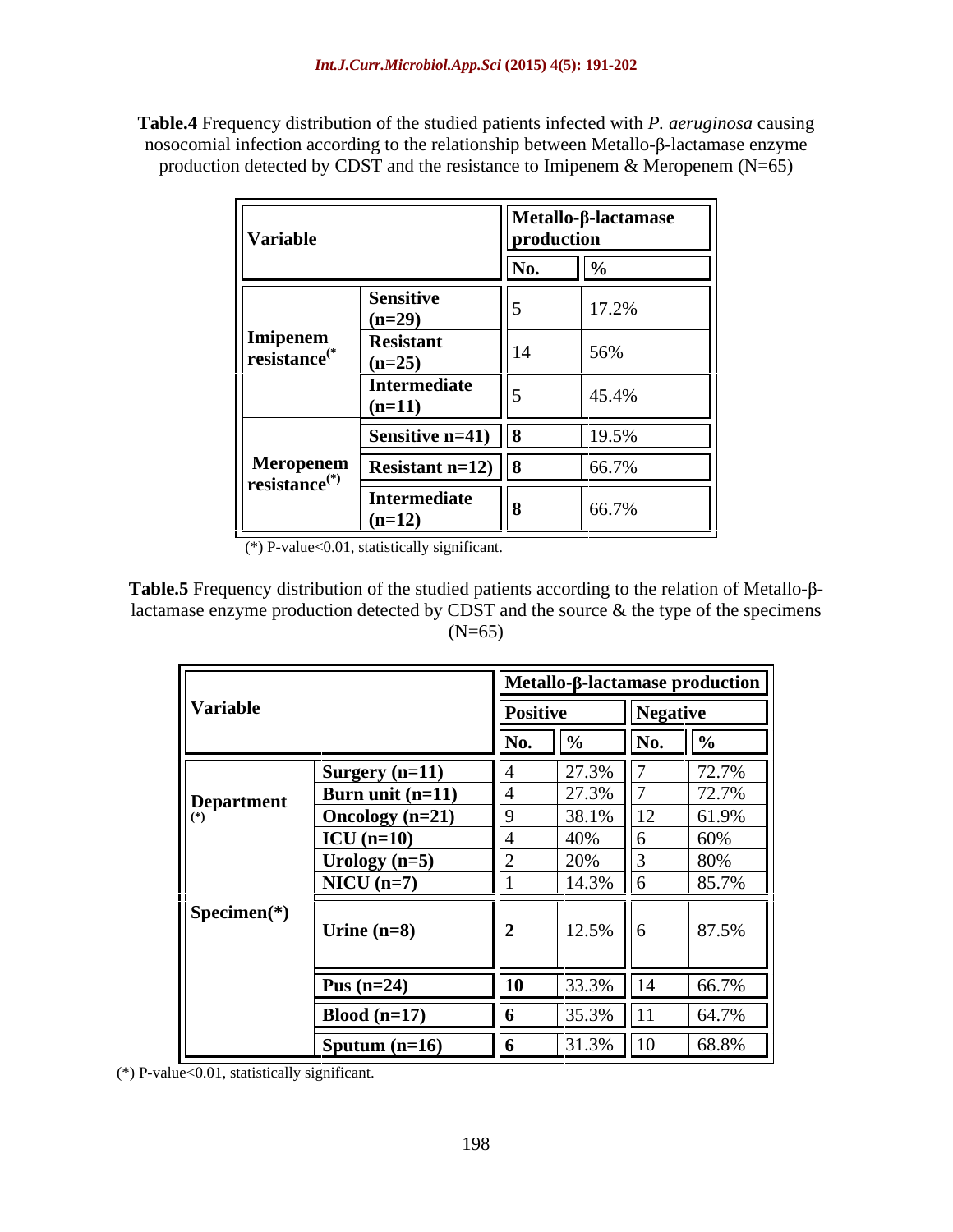



**Figure.2** The distribution of the studied patients infected with *P. aeruginosa* according to the types of collected specimens



**Figure.3** Frequency distribution of isolated *P. aeruginosa* according to the presence of Metallo-  $\beta$ -lactamase enzyme production (using DDST and CDST) (N=65)

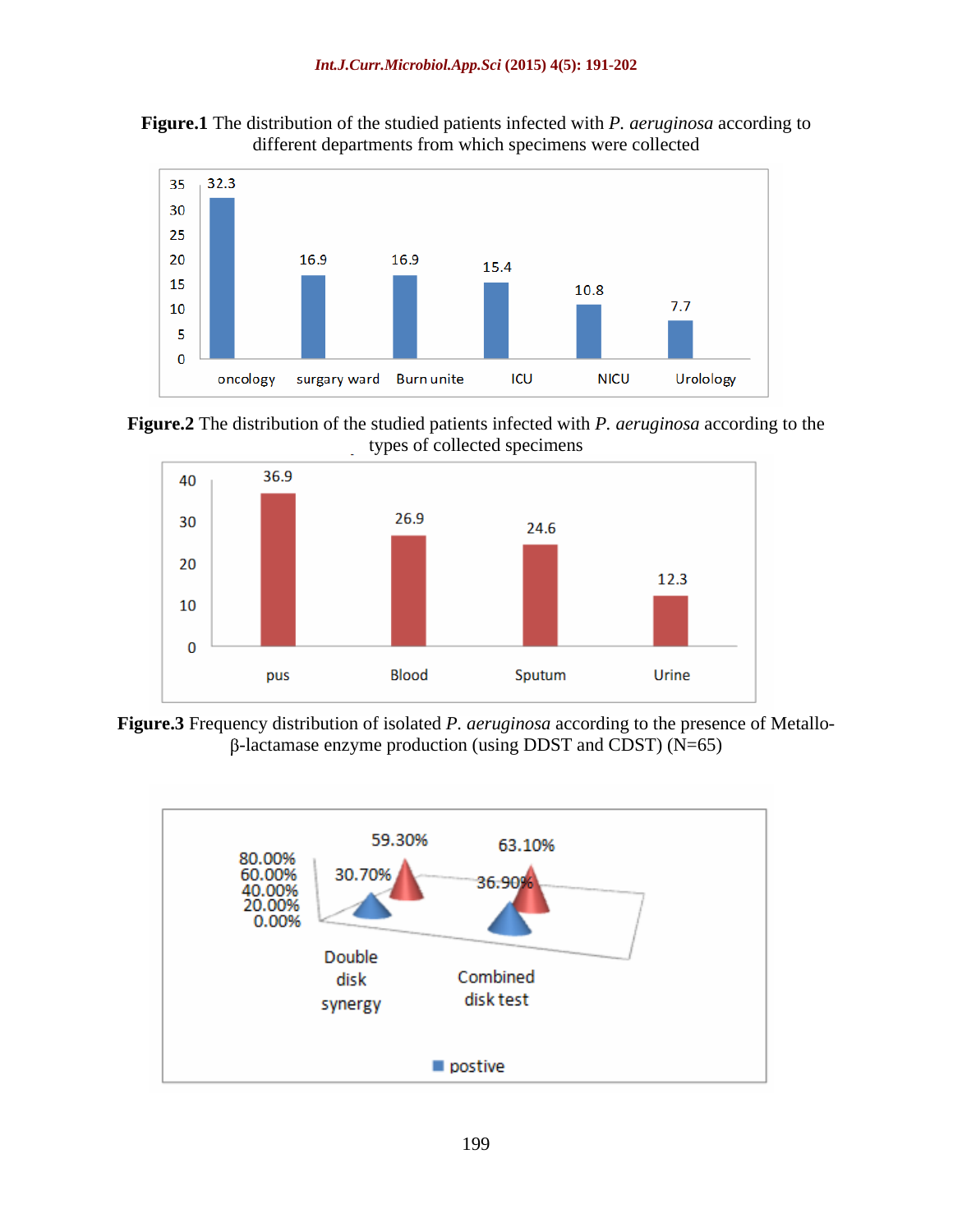**Figure.4** Frequency distribution of the studied patients according to the relation between carbapenemase and Metallo- $\beta$ -lactamase production among the multidrug resistant *P. aeruginosa* ( $N=33$ )







 $(*)$  P-value<0.01, statistically significant.

- Aghamiri, R.P. 2000. The structure of betalactamases. *Philos. Trans. R. Soc. Lond B*
- Carmeli, Y. 2012. Interventional strategies and current clinical experience with carbapenemase-producing Gram-negative

**References** bacteria. *Clin Microbiol Infect.,* 18: 439- 48.

- Biol. Sci., 289: 321–331. Akova, M., Daikos, G.L., Tzouvelekis, L., Carmeli, Y., Eliopoulos, G.M., Samore, M.H. 2002. Antecedent treatment with different vancomycin-resistant *Emerg. Infect. Dis., 8: 802-807.* 
	- Clinical and Laboratory standards institute (CLSI), 2012. Performance standards for antimicrobial susceptibility testing CLSI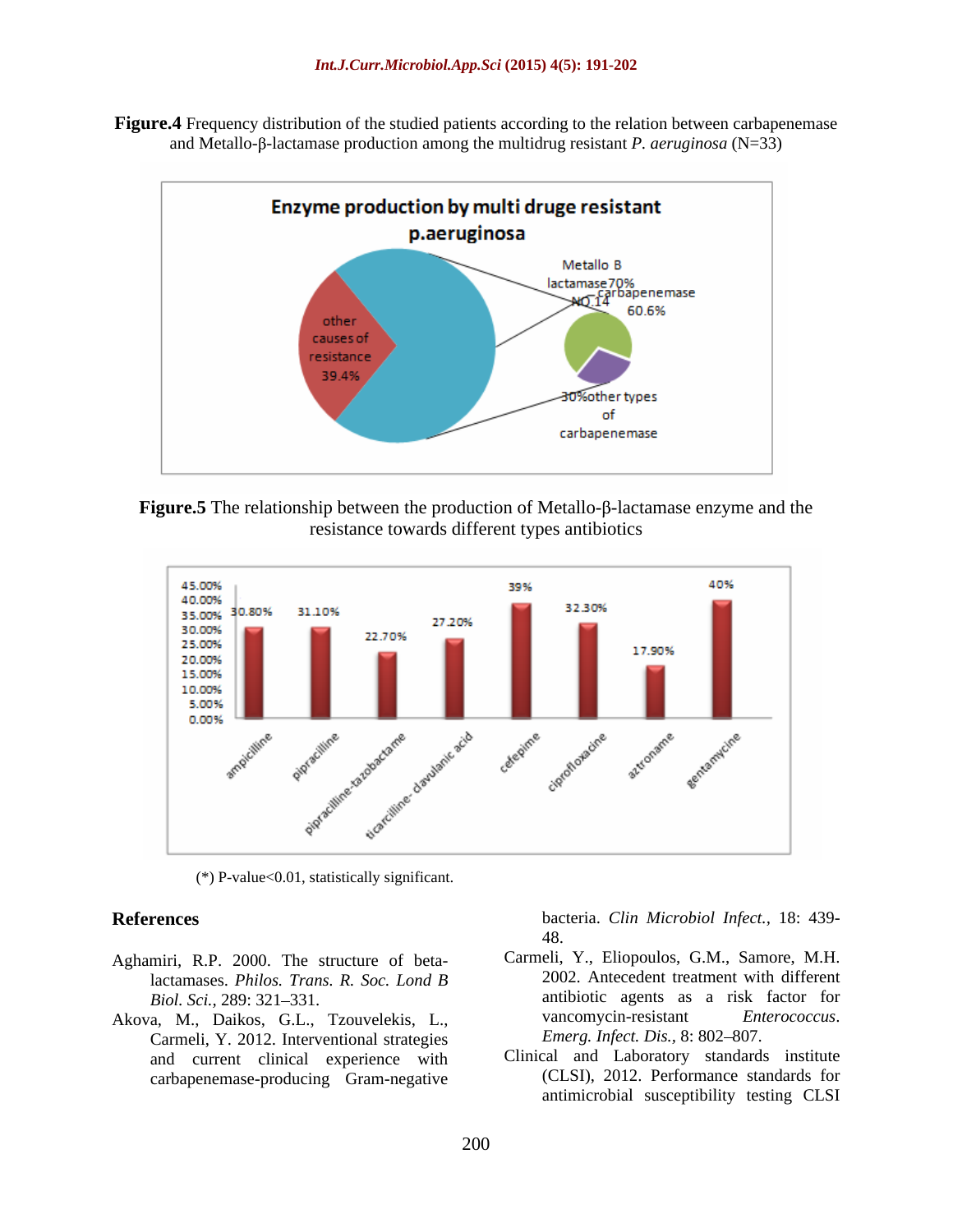- El-Kholy, Mohieddin, M., Abd- Wahab, M., *et*
- Franco, M.E., Rizos, M., Bliziotis, I.A., *et al.*
- Phenotypic detection of carbapenem-
- Franklin, C., Liolios, L., Peleg, A.Y. 2009. susceptible metallo-  $\beta$  -lactamase- *Microbiol.*, ID290047: 1–13.
- Gad, G.F., El- Domany, R.A., Zaki, S., Ashour, resistance mechanisms. *J. Antimicrob.*
- Garau, G., GarcSez, I., Bebrone, C., *et al.* 2004. Update of the standard numbering scheme 544–7.
- Golshani, Lamotte-Brasseur, J., Rossolini, G.M., *et al.* 2005. Standard numbering scheme for class (B)  $\beta$  -lactamases. *Antimicrob. Chemother.*, 47: 582–587.
- Isenberg, Garcia (Ed.). 2004 (update, 2007).
- Khakhkhar, J.A., Iqbal, Z., Rahman, S.U., *aeruginosa* against various antibiotics,
- Lee, K., Lee, W.G., *et al.* 2003. Nationwide surveillance of antimicrobial resistance

document M100-S18: Interpretation Group. VIM- and IMP-type metallo- $\beta$ -Standards for Enterobacteriaceae Table lactamase-producing Pseudomonas spp. 2A. and Acinetobacter spp. in Korean hospitals *Emerg. Infect. Dis., 9: 868-871.* 

- *al.,* 2005. Screening for Metallo-beta Liakopoulos, G., Luzzaro, F., Docquier, J.D., *et*  lactamase-production by *Pseudomonas al.* 2013. Nosocomial infections caused by *aeruginosa* isolated from clinical specimens. *Med. J. Cairo. Univ.,* 73(1): Pseudomonas putida producing VIM-1  $85-90.$  metallo-  $\beta$  -lactamase. *J. Clin. Microbiol.*, multidrug-resistant isolates of 40: 4051 4055.
- 2005. Toxicity after prolonged (more than Livermore, D.M. 2000. Interplay of four weeks) administration of intravenous impermeability and chromosomal beta-Colistin. *BMC Infect. Dis.,* 5(1): 1. lactamase activity in imipenem-resistant *P.*  Franklin, C., Liolios, L., Peleg, A.Y. 2009. *aeruginosa*. Antimicrob. Agents Livermore, D.M. 2000. Interplay of *aeruginosa*. *Antimicrob. Agents Chemother.,* 36(9): 2046–2048.
	- $susceptible$  metallo-  $\beta$  -lactamase- Mahmoud, B.A., Zahran, A.W., Hindawi, R.G., producing gram-negative bacilli in the *et al.* 2013. Prevalence of multidrug clinical laboratory. *J. Clin. Microbiol.,* 44(9): 3139 44. inpatients with nosocomial infections at a Phenotypic detection of carbapenem-<br>reference to typing methods. J. Virol. resistant Pseudomonas aeruginosa university hospital in Egypt, with special reference to typing methods. *J. Virol.*<br>*Microbiol.*, ID290047: 1–13.
	- producing gram-negative bacilli in the Masoumeh, A., Shibl, M., Zaki, S., Tawfik, A. clinical laboratory. *J. Clin. Microbiol.,* 2011. Antimicrobial resistance pattern and 44(9): 3139 44. prevalence of metallo-beta-lactamases in H.M. 2007. Characterization of Arabia. *Afr. J. Microbiol. Res.,* 5(30): *Pseudomonas aeruginosa* isolated from Pseudomonas aeruginosa from Saudi 5528 5533.
	- clinical and environmental samples in Mehul, R.E., Kiyota, K.A., Monteiro, J., *et al.* Minia, Egypt: Prevalence, antibiogram and *Chemother.,* 60: 1010–1017. multiplex real-time PCR assay and melt 2007. Rapid detection and identification of metallo- $\beta$ -lactamase-encoding genes by curve analysis. *J. Clin. Microbiol.,* 45(2):  $544 - 7.$
	- for class B β -lactamases. *Antimicrob*. Murphy, T.A., Simm, A.M., Toleman, M.A., *et Agents Chemother.,* 48: 2347 2349. *al.* 2003. Biochemical characterization of the acquired metallo- B -lactamase SPM-1 from *P. aeruginosa*. *Antimicrob. Agents Chemother., 47: 582–587.*
	- Agents Chemother., 45: 660–663. Murray, P., Rosenthal, K., Pfaller, M. 2010. Clinical microbiology procedures Murray, P., Rosenthal, K., Pfaller, M. handbook, 2nd edn. American Society for (Eds.), Medical microbiology, 6th edn, Microbiology, Washington, D.C Chapt. 33. Mosby Elsevier, Philadelphia. Pseudomonas and related bacteria. In: Pp.  $333 - 341$ .
	- Farzana, K., Khan, A. 2012. Prevalence Nordmann, P., Poirel, L. 2002. Emerging and resistance pattern of *Pseudomonas*  carbapenemases in gram- negative aerobes. *Clin. Microbiol. Infect., 8: 321-331.*
	- Pak. J. Pharm. Sci., 21(3): 311–315. Nordmann, P., Poirel, L., Dortet, L.2012. Rapid detection of carbapenemase-producing